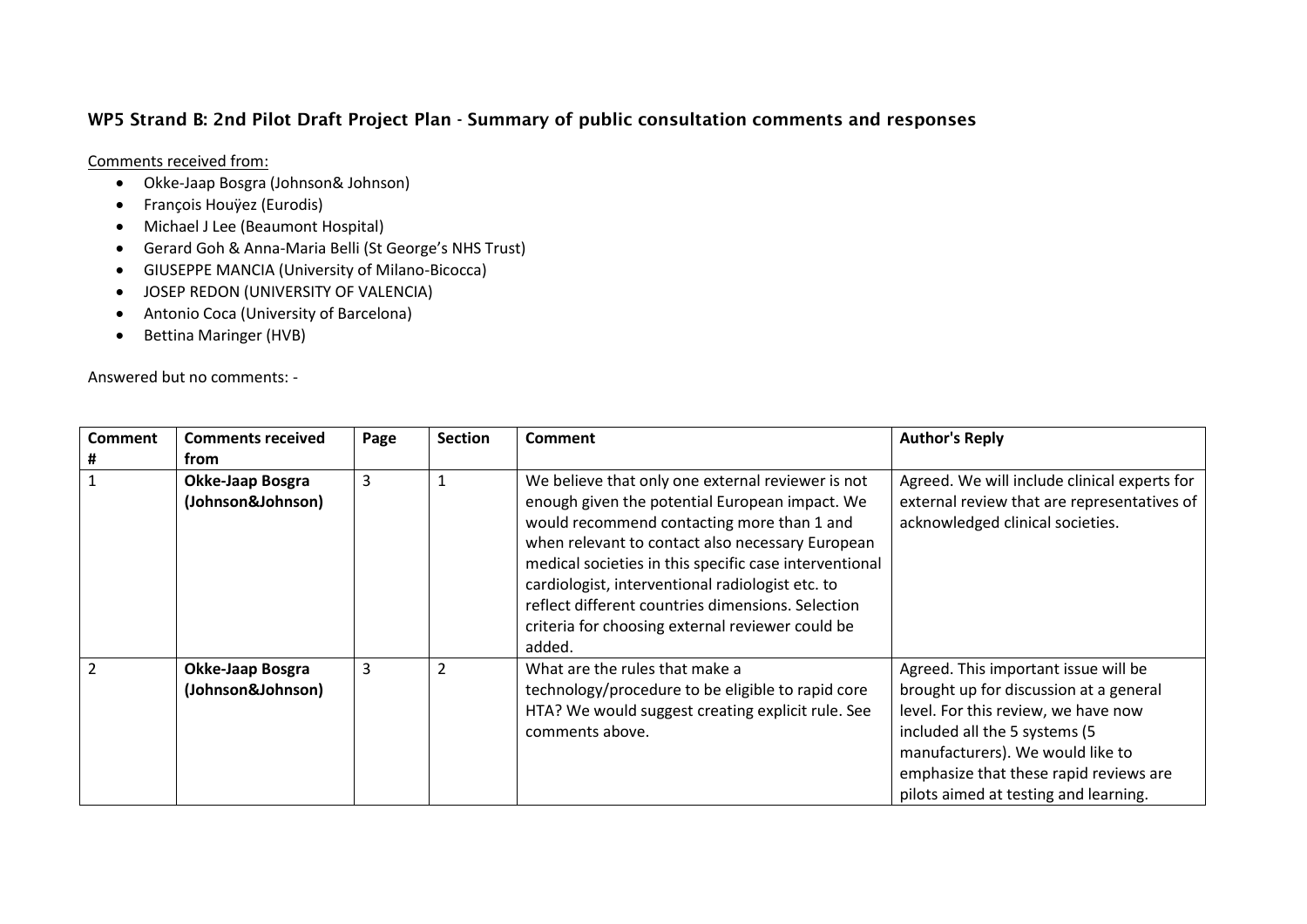| $\overline{3}$ | <b>Okke-Jaap Bosgra</b><br>(Johnson&Johnson) | 4 | $\mathbf{1}$ | What are the criteria for choosing the<br>competitors? It is not clear to us.                                                                                                                                                                                                                                                                                    | As above (Comment #2). In this<br>assessment all 5 manufacturers will have<br>the possibility to submit their<br>documentation.                                                                                                                          |
|----------------|----------------------------------------------|---|--------------|------------------------------------------------------------------------------------------------------------------------------------------------------------------------------------------------------------------------------------------------------------------------------------------------------------------------------------------------------------------|----------------------------------------------------------------------------------------------------------------------------------------------------------------------------------------------------------------------------------------------------------|
| 4              | <b>Okke-Jaap Bosgra</b><br>(Johnson&Johnson) | 4 | 1            | We would also suggest that the technology is<br>compared to the drug therapy ("standard of care").<br>Through the text clarification on what is<br>competitor and comparator needs to be sorted out<br>as we found it confusing.                                                                                                                                 | Agreed. "No denervation" is now replaced<br>by "standard of care".                                                                                                                                                                                       |
| 5              | Okke-Jaap Bosgra<br>(Johnson&Johnson)        | 4 | 1            | We also suggest re-phrasing following sentence "it<br>is suggested that competitors should be<br>approached " A rule should exist to define how to<br>reach to all competitors. This approach should not<br>be subjective or different from one assessment to<br>another. We suggest contacting all competitors<br>that have product on the market with CE mark. | This sentence is now deleted.                                                                                                                                                                                                                            |
| 6              | Okke-Jaap Bosgra<br>(Johnson&Johnson)        | 4 | 1            | We think that competitors should be consulted<br>otherwise the validity of any resulting report will<br>be called into question. We also understand that<br>the type of engagement is dependent on the type<br>of a review performed: product-specific vs. therapy<br>review.                                                                                    | As above (Comment #2). In this<br>assessment all 5 manufacturers will have<br>the possibility to submit their<br>documentation.                                                                                                                          |
| 7              | Okke-Jaap Bosgra<br>(Johnson&Johnson)        | 4 | 3            | We believe that this section is unclear as already<br>mentioned here above we would recommend that<br>a more considered and comprehensive review<br>would be undertaken, considering all potential<br>RND technologies, with the review considering a)<br>whether the procedure has value, and if so, then b)<br>which of the available technologies are safe,   | As above (Comment #6). No cost<br>evaluation will be done in this rapid<br>review nor for any of the reviews in the<br>WP. Safety and clinical effectiveness will<br>be assessed, and the need for future<br>research will be covered in the discussion. |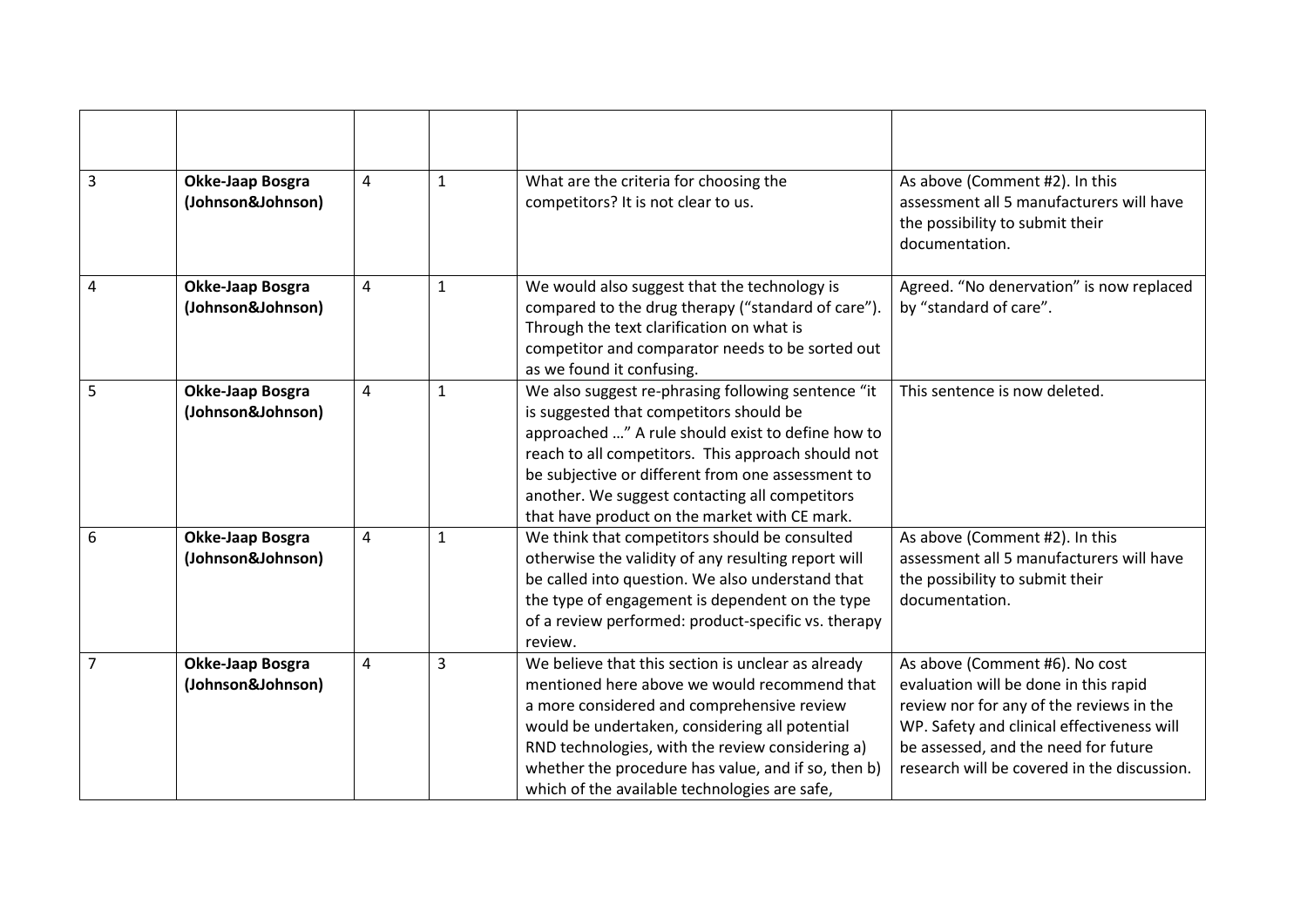|    |                               |   |           | effective, and then c) for future RND technologies,  |                                                 |
|----|-------------------------------|---|-----------|------------------------------------------------------|-------------------------------------------------|
|    |                               |   |           | what do they need to demonstrate to be               |                                                 |
|    |                               |   |           | considered safe and effective as those covered       |                                                 |
|    |                               |   |           | under 'b)'.                                          |                                                 |
| 8  | <b>Gerard Goh &amp; Anna-</b> | 4 | Stakehold | Stakeholders should include the Cardiovascular       | Agreed. We will do so.                          |
|    | Maria Belli (St               |   | ers       | and Interventional Society of Europe and the         |                                                 |
|    | <b>George's NHS Trust)</b>    |   |           | European Society of Hypertension                     |                                                 |
| 9  | <b>JOSEP REDON</b>            | 4 |           | A document missed, coming from the European          | In what sense is this reference "missed" in     |
|    | (UNIVERSITY OF                |   |           | Society of Hypertension, is the following:           | the project plan? A systematic literature       |
|    | <b>VALENCIA)</b>              |   |           | Schmieder RE, Redon J, Grassi G, Kjeldsen SE,        | search will be performed, which should          |
|    |                               |   |           | Mancia G, Narkiewicz K, Parati G, Ruilope L, van de  | catch up this article. If this will be included |
|    |                               |   |           | Borne P, Tsioufis C. ESH position paper: renal       | or not in the assessment will depend on         |
|    |                               |   |           | denervation -an interventional therapy of resistant  | what type of publication it is, what type of    |
|    |                               |   |           | hypertension. J Hypertens. 2012. May;30(5):837-      | study it reports etc(i.e. if it satisfies the   |
|    |                               |   |           | 41. doi: 10.1097/HJH.0b013e328352ce78. PubMed        | inclusion criteria).                            |
|    |                               |   |           | PMID: 22469838.                                      |                                                 |
| 10 | <b>JOSEP REDON</b>            | 4 |           | Among the non-renal denervation, the                 | Agreed. "Rheos System" is now deleted.          |
|    | (UNIVERSITY OF                |   |           | pharmacologic treatment is the adequate.             |                                                 |
|    | <b>VALENCIA)</b>              |   |           | Comparison with stimulation with the Rheos           |                                                 |
|    |                               |   |           | System, baroreceptor stimulation, is not             |                                                 |
|    |                               |   |           | appropriate since it is a experimental therapy       |                                                 |
|    |                               |   |           | today, less developed that the renal denervation.    |                                                 |
| 11 | Okke-Jaap Bosgra              | 5 | Table 3   | Whilst it might be justifiable to undertake either a | Agreed. As above (Comment #2). In this          |
|    | (Johnson&Johnson)             |   |           | procedure or a product review, the aim and           | assessment all 5 manufacturers will have        |
|    |                               |   |           | rationale should be clearly stated. We would         | the possibility to submit their                 |
|    |                               |   |           | recommend that a more considered and                 | documentation.                                  |
|    |                               |   |           | comprehensive review be undertaken, considering      |                                                 |
|    |                               |   |           | all potential RND technologies, with the review      |                                                 |
|    |                               |   |           | considering a) whether the procedure has value,      |                                                 |
|    |                               |   |           | and if so, then b) which of the available            |                                                 |
|    |                               |   |           | technologies are safe, effective, and then c) for    |                                                 |
|    |                               |   |           | future RND technologies, what do they need to        |                                                 |
|    |                               |   |           | demonstrate to be considered safe and effective as   |                                                 |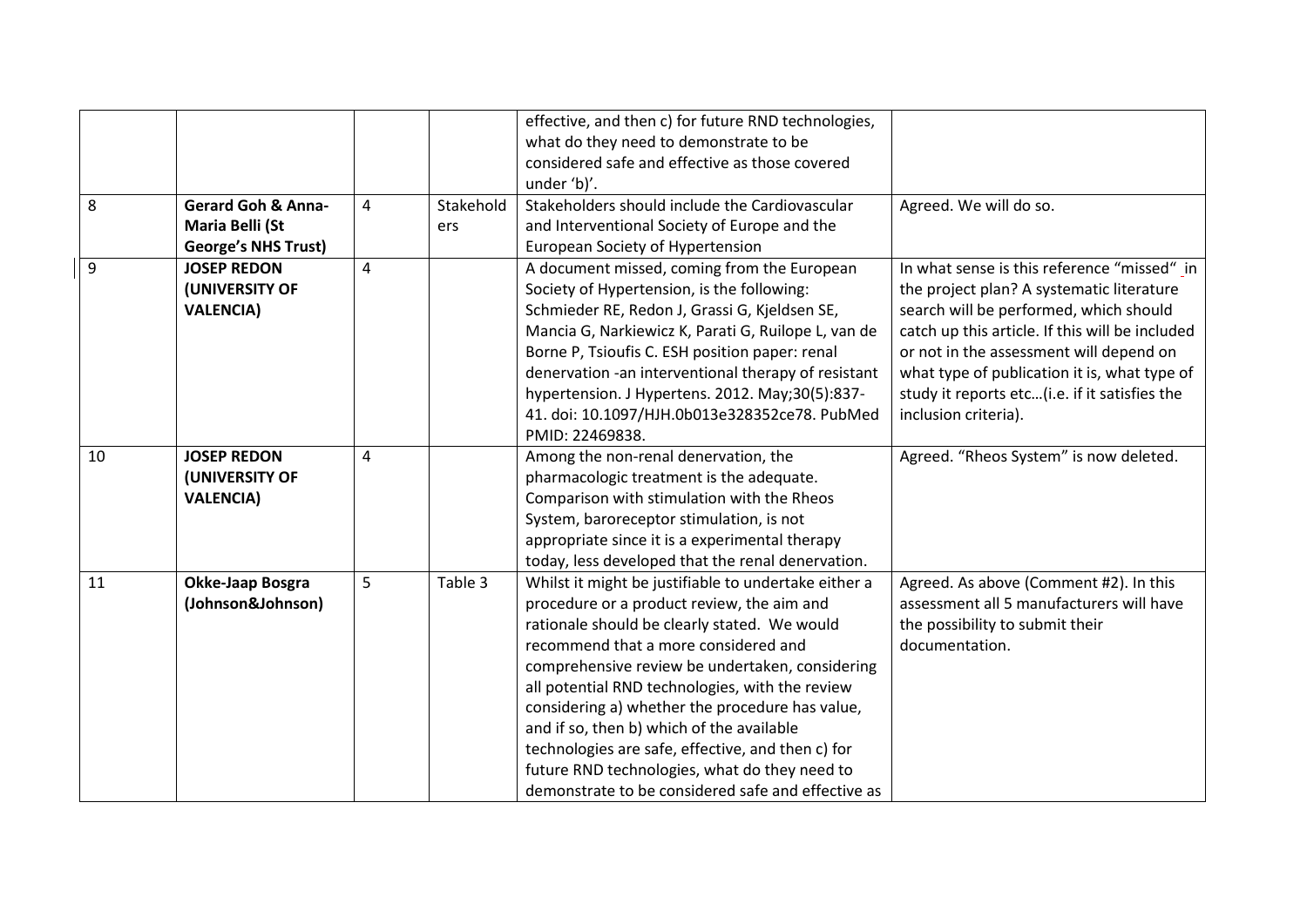|  | those covered under 'b)'.                            |  |
|--|------------------------------------------------------|--|
|  | Without prejudice - If it is a product review, and   |  |
|  | the comparator is "No renal denervation", then we    |  |
|  | suggest the comparator is flawed. Clearly            |  |
|  | Symplicity is not the only option for patients; the  |  |
|  | choice is not between No renal denervation or        |  |
|  | Symplicity - the clinical decision is between No     |  |
|  | renal denervation and RND. Then, if RND is           |  |
|  | selected, the choice is between available products.  |  |
|  | Therefore IF you are undertaking a product review,   |  |
|  | then other RND systems HAVE to be comparators.       |  |
|  | Therefore, there should be no question to            |  |
|  | approaching them for their comments - if you are     |  |
|  | working with Medtronic, you must also approach       |  |
|  | other system providers too.                          |  |
|  | However, if it is a potential 'procedure-based'      |  |
|  | review, (which we believe it should be in the first  |  |
|  | instance), then the scope should be open to all      |  |
|  | manufacturers to submit evidence. However it         |  |
|  | appears from your scope that you have only had       |  |
|  | discussions with one company in arriving at the      |  |
|  | draft scope, and so the activities undertaken so far |  |
|  | are biased towards one manufacturer's                |  |
|  | participation in the process, even though there are  |  |
|  | several brands available on the market at this time. |  |
|  | If it is to be product specific review, then the     |  |
|  | reason for selecting only one product from those     |  |
|  | commercially available should be justified,          |  |
|  | otherwise it appears as you are clearly favoring     |  |
|  | one company without explanation. If industry         |  |
|  | were to exclude all other competitors, we would      |  |
|  | be accused of bias.                                  |  |
|  | Again – this questions the appropriateness of the    |  |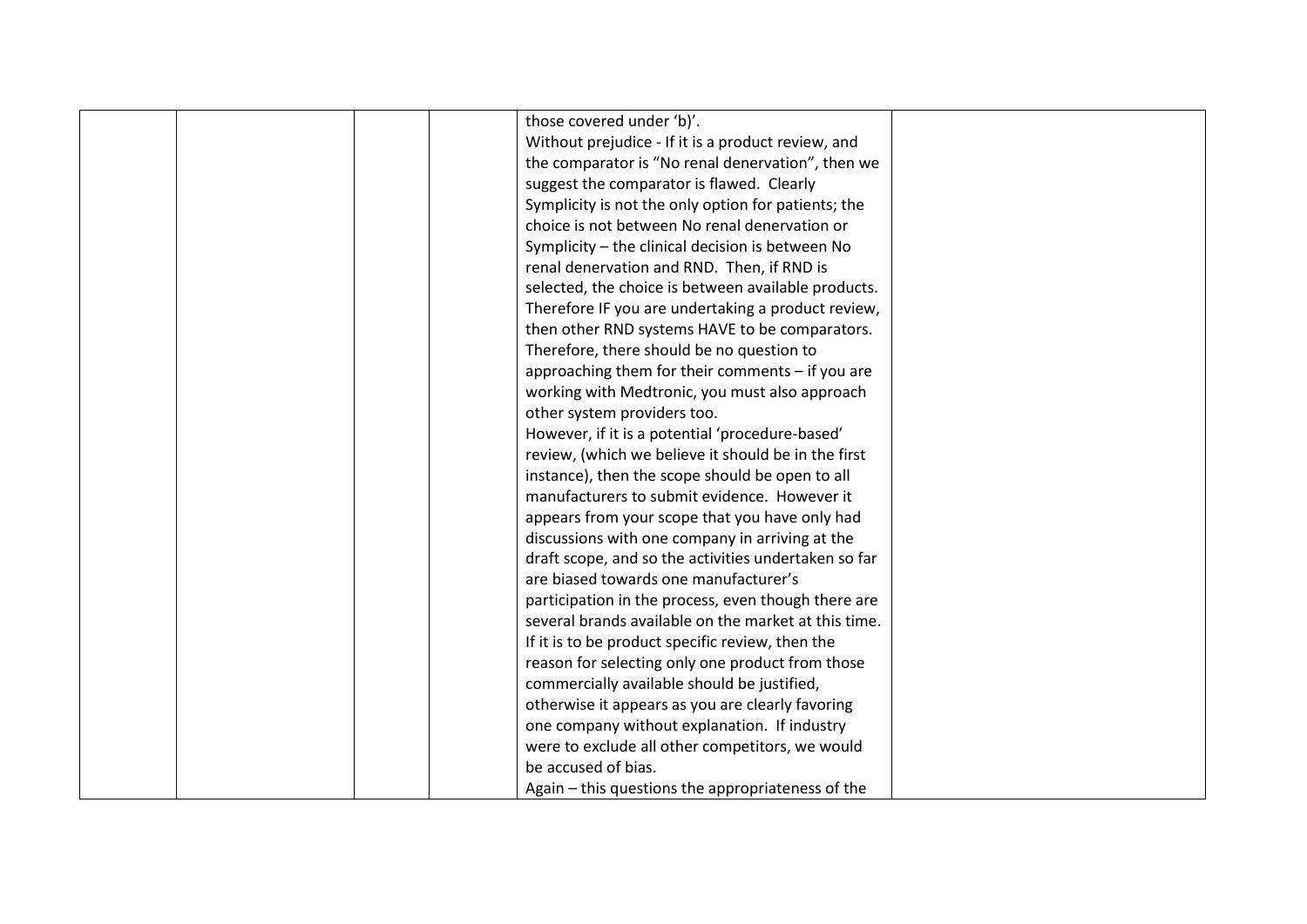|    |                                       |   |                 | "rapid" (and so incomplete) approach to this HTA<br>project. For Strand B to be useful in the European<br>space, it must recognize and address the<br>differences between pharmaceuticals and other<br>medical technologies.<br>We also think that if the evaluation is product<br>specific it should be stated what is the<br>recommendation/consequences/requiremens for<br>other manufacturers of the same product.                                                                                                                                                                                    |                                                                                                                                                                                                                                                                                                                                                 |
|----|---------------------------------------|---|-----------------|-----------------------------------------------------------------------------------------------------------------------------------------------------------------------------------------------------------------------------------------------------------------------------------------------------------------------------------------------------------------------------------------------------------------------------------------------------------------------------------------------------------------------------------------------------------------------------------------------------------|-------------------------------------------------------------------------------------------------------------------------------------------------------------------------------------------------------------------------------------------------------------------------------------------------------------------------------------------------|
| 12 | Okke-Jaap Bosgra<br>(Johnson&Johnson) | 5 | Comparis<br>on  | If the comparison is no renal denervation, are the<br>other technologies compared to pharmacological<br>treatment too?                                                                                                                                                                                                                                                                                                                                                                                                                                                                                    | "No renal denervation" has been deleted<br>and changed to "standard of care".                                                                                                                                                                                                                                                                   |
| 13 | Okke-Jaap Bosgra<br>(Johnson&Johnson) | 5 | <b>Outcomes</b> | We suggest that you look primarily at blood<br>pressure decrease according to the indication<br>mentioned in the intervention chapter ("thereby<br>causing a reduction in blood pressure"). There is a<br>validated correlation between blood pressure level<br>and cardiovascular morbidity / mortality.<br>Considering realistically the feasibility of clinical<br>studies to evaluate the therapies, primary<br>outcomes should not be "overall mortality and<br>cardiovascular morbidity". Those outcomes would<br>require a long term study of several years and a<br>very high number of patients. | Acknowledged, but would like to keep<br>mortality and morbidity as primary<br>outcomes. We perfectly understand the<br>limitations of providing data on mortality<br>at this point, hence this needs to be stated<br>in the review. Blood pressure decrease<br>now figures as primary outcome in the<br>project plan.                           |
| 14 | Okke-Jaap Bosgra<br>(Johnson&Johnson) | 5 | Study<br>design | We think that all important clinical studies should<br>be considered despite the fact that they have or<br>not RCTs. Maybe different studies investigate<br>different aspects and different objective. There is<br>not just enough evidence from RCTs. Registries and<br>databases are important sources too.                                                                                                                                                                                                                                                                                             | We understand the concern however we<br>do not state that we only will look at RCTs.<br>However, if RCTs provide sufficient<br>evidence of high quality for a particular<br>outcome, we will report data from these.<br>"Importance" of a study is perceived<br>differently among stakeholders. Agree<br>that registries and databases also are |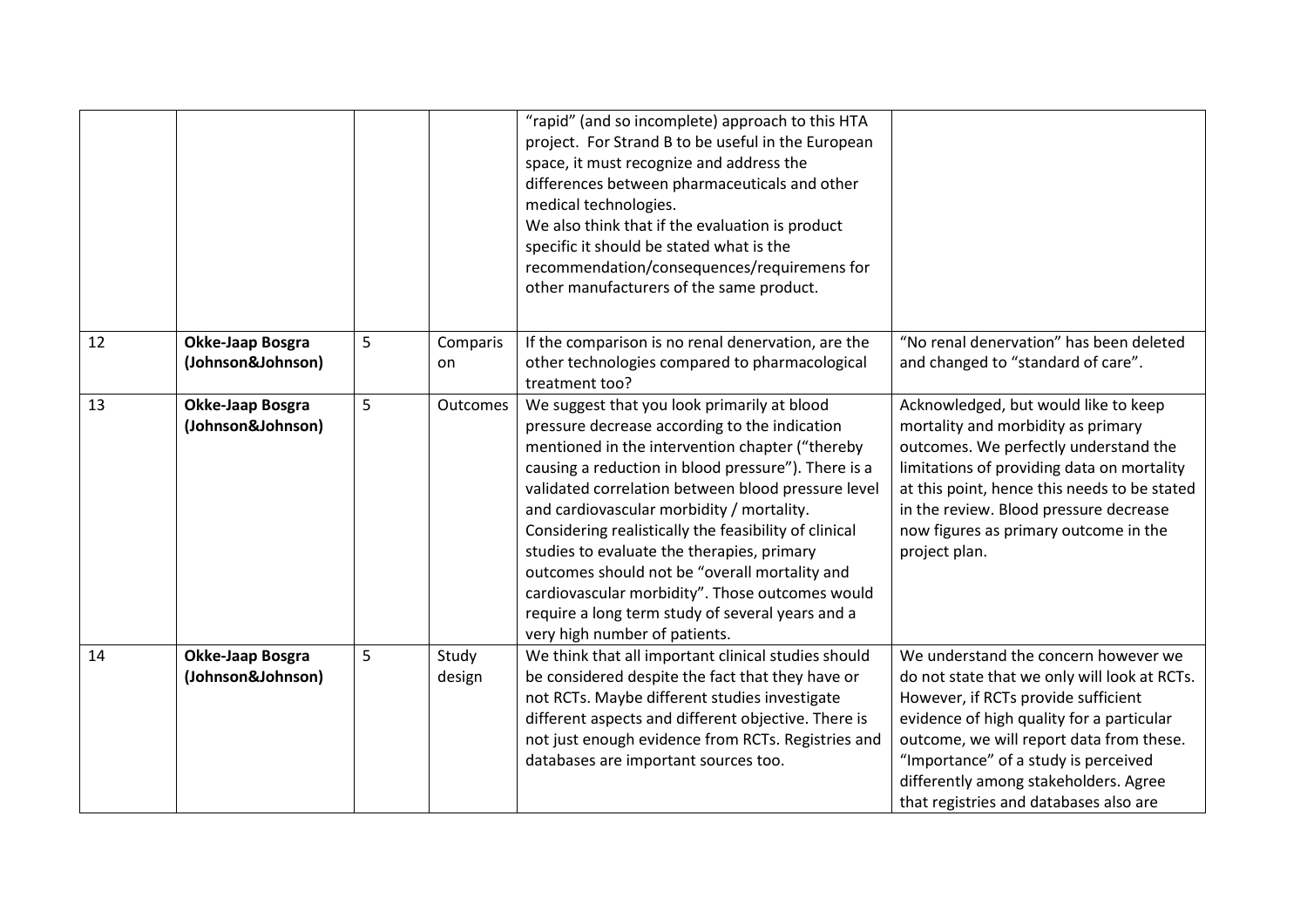|    |                                                                                |   |               |                                                                                                                                                                                                                                                                                                                                                                                                                                                                                                                                                                                                                                                                                                                       | important sources.                                                                                                                                                                                           |
|----|--------------------------------------------------------------------------------|---|---------------|-----------------------------------------------------------------------------------------------------------------------------------------------------------------------------------------------------------------------------------------------------------------------------------------------------------------------------------------------------------------------------------------------------------------------------------------------------------------------------------------------------------------------------------------------------------------------------------------------------------------------------------------------------------------------------------------------------------------------|--------------------------------------------------------------------------------------------------------------------------------------------------------------------------------------------------------------|
| 15 | Okke-Jaap Bosgra<br>(Johnson&Johnson)                                          | 5 | Language<br>S | What if the report is done in a language not<br>familiar to the authors and co-authors?                                                                                                                                                                                                                                                                                                                                                                                                                                                                                                                                                                                                                               | We believe that any data worth being<br>reported will at least have some kind of<br>abstract or a summary available in one of<br>the languages we have included. If<br>translation is needed, we will do so. |
| 16 | <b>François Houÿez</b><br>(Eurodis)                                            | 5 | 3             | In the definition, clarification as below:<br>Patients with treatment-resistant arterial<br>hypertension (defined as persisting hypertension<br>despite administration of at least three<br>antihypertensive drugs of different classes in<br>adequate doses including a diuretic) with blood<br>pressure ≥ 140/90 mm Hg (Calhoun 2008) and<br>without secondary cause of hypertension.<br>ICD-10 code: Hypertensive diseases I10 - I15                                                                                                                                                                                                                                                                               | Authors do not see what this comment is<br>about. This is what is written in the project<br>plan. (We hope we did not miss anything).                                                                        |
| 17 | <b>Gerard Goh &amp; Anna-</b><br>Maria Belli (St<br><b>George's NHS Trust)</b> | 5 | Table 3       | The procedure (renal artery denervation) as a<br>whole should be assessed not an individual device.<br>It is illogical to assess one device when are many<br>CE marked renal denervation devices available that<br>work along the same principle as the Symplicity<br>device. Furthermore the Symplicity device is a<br>'generation 1' device that is soon to be<br>superceeded by the simplicity spiral and there are<br>several other 'generation 2' devices already CE<br>marked that are technologically advanced<br>compared with the simplicity. Assessing one device<br>would seem to be anti competitive under EU<br>competition law and several HTA bodies would<br>want assessment of more than one device. | Agreed. As above (Comment #2). In this<br>assessment all 5 manufacturers<br>/technologies will have the possibility to<br>submit evidence.                                                                   |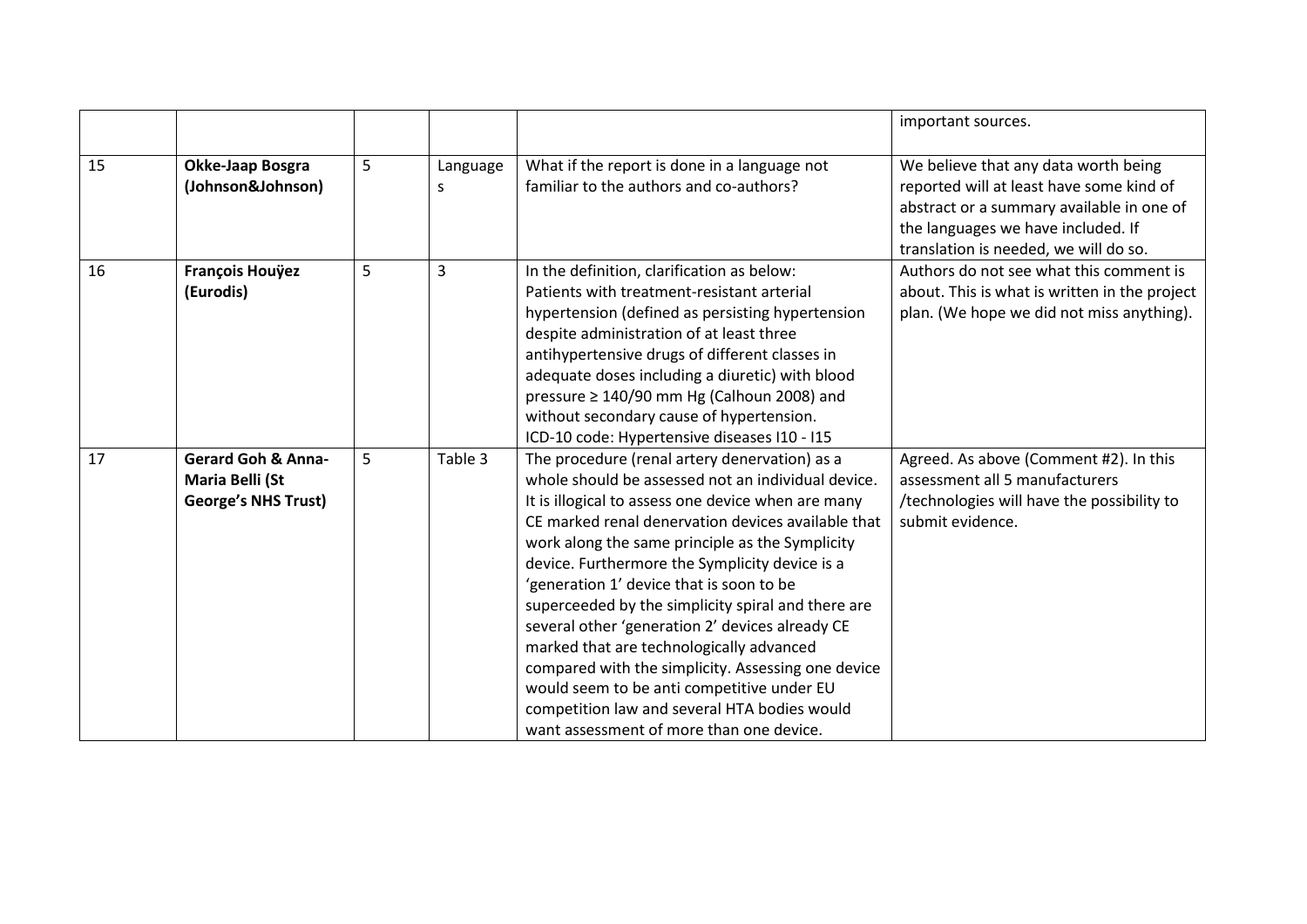| 18 | <b>Gerard Goh &amp; Anna-</b><br>Maria Belli (St<br><b>George's NHS Trust)</b> | 5 | Table 3 | The primary stated outcomes are currently not<br>available in the literature. To date there is no<br>longer term study that has examined these<br>parameters apart from complications during or<br>after the treatment. Furthermore it would take<br>years for large studies to undertake these primary<br>outcomes to produce meaningful results.<br>Blood pressure should be stated as including office<br>and ambulatory 24 hour blood pressure<br>measurements. | Acknowledged, but would like to keep<br>mortality and morbidity as primary<br>outcomes. We perfectly understand the<br>limitations of providing data on mortality<br>at this point, hence this needs to be stated<br>in the review. Blood pressure decrease<br>now figures as primary outcome in the<br>project plan. |
|----|--------------------------------------------------------------------------------|---|---------|---------------------------------------------------------------------------------------------------------------------------------------------------------------------------------------------------------------------------------------------------------------------------------------------------------------------------------------------------------------------------------------------------------------------------------------------------------------------|-----------------------------------------------------------------------------------------------------------------------------------------------------------------------------------------------------------------------------------------------------------------------------------------------------------------------|
| 19 | <b>JOSEP REDON</b><br>(UNIVERSITY OF<br><b>VALENCIA)</b>                       | 5 |         | The criteria to select patients is to vague, imprecise<br>and will include patients that do not require the<br>procedure. Patients to be denervated should pass<br>first a step by step protocol which include to rule<br>out spurious BP elevation, systematic checking of<br>factors that can maintain BP high and a protocol<br>with medical therapeutic approach.                                                                                               | This comment relates more to how a<br>proper trial should be carried out<br>(recruitment etc.). These issues will be<br>covered in the assessment.                                                                                                                                                                    |
| 20 | <b>JOSEP REDON</b><br>(UNIVERSITY OF<br><b>VALENCIA)</b>                       | 5 |         | It will be very difficult to collect information about<br>morbidity and mortality endpoints, this will require<br>a large follow-up. As a primary endpoint, Blood<br>pressure should be included and measured with<br>24-hour ambulatory BP monitoring. Secondary<br>endpoints can be surrogate markers of organ<br>damage in the heart (LV mass and LA volume,<br>microalbuminuria, eGFR and pulse wave velocity.                                                  | Acknowledged, but would like to keep<br>mortality and morbidity as primary<br>outcomes. We perfectly understand the<br>limitations of providing data on mortality<br>at this point, hence this needs to be stated<br>in the review. Blood pressure decrease<br>now figures as primary outcome in the<br>project plan. |
| 21 | Okke-Jaap Bosgra<br>(Johnson&Johnson)                                          | 6 | 4       | Adaptation from Cochrane and Nock checklist<br>assessment tools the quality of systematic review<br>should be justified.                                                                                                                                                                                                                                                                                                                                            | The most commonly accepted and used<br>source today is the Cochrane Handbook. It<br>has its limitations but this is what we have<br>so far. The SR-checklist can certainly be<br>improved, and we agree that subjectivity<br>cannot be excluded. This is why we need<br>to state clearly on what basis we have        |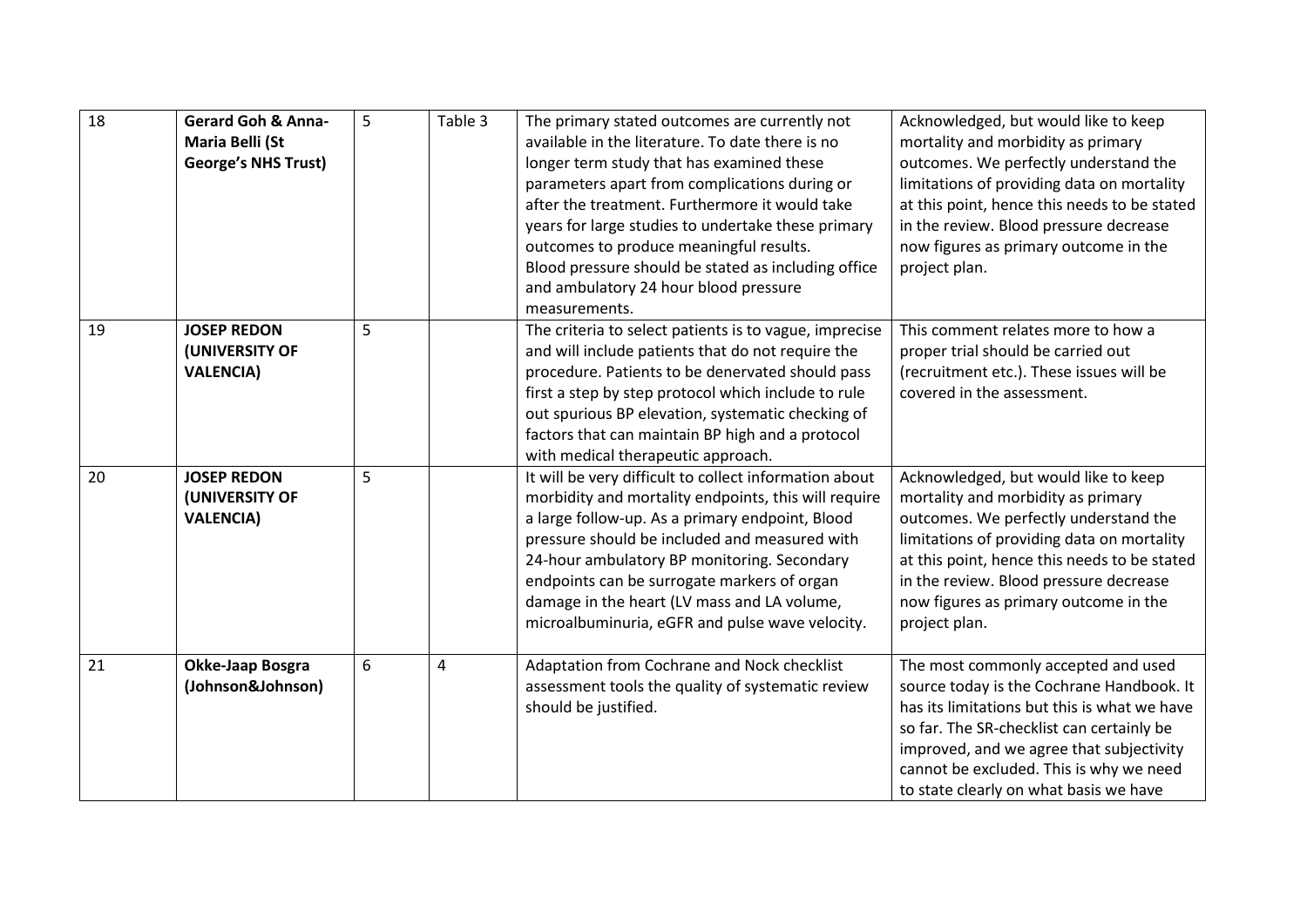|    |                                       |                |                      |                                                                                                                                                                                                                                                                                                                                                                                                                                                                                                                                                                  | given a certain score, for instance, so that<br>we remain verifiable and transparent.<br>ICTRP includes Clinicaltrial.gov.                                                                                                                                                                                                                                                                                                                                                                                                                                                       |
|----|---------------------------------------|----------------|----------------------|------------------------------------------------------------------------------------------------------------------------------------------------------------------------------------------------------------------------------------------------------------------------------------------------------------------------------------------------------------------------------------------------------------------------------------------------------------------------------------------------------------------------------------------------------------------|----------------------------------------------------------------------------------------------------------------------------------------------------------------------------------------------------------------------------------------------------------------------------------------------------------------------------------------------------------------------------------------------------------------------------------------------------------------------------------------------------------------------------------------------------------------------------------|
| 22 | <b>Bettina Maringer</b><br>(HVB)      | 6              | 4                    | SRs of high quality will be included: Add the<br>definition of high quality/ score.                                                                                                                                                                                                                                                                                                                                                                                                                                                                              | See Comment #21.                                                                                                                                                                                                                                                                                                                                                                                                                                                                                                                                                                 |
| 23 | Okke-Jaap Bosgra<br>(Johnson&Johnson) | 6              | 4                    | How is high quality of SRs defined? We suggest to<br>pick one SR check-list accepted everywhere<br>otherwise each SR will potentially have a different<br>level of quality.                                                                                                                                                                                                                                                                                                                                                                                      | See Comment #21.                                                                                                                                                                                                                                                                                                                                                                                                                                                                                                                                                                 |
| 24 | Okke-Jaap Bosgra<br>(Johnson&Johnson) | 6              | 4                    | We would expect to see Clinicaltrial.gov database<br>among the literature search                                                                                                                                                                                                                                                                                                                                                                                                                                                                                 | See Comment #21.                                                                                                                                                                                                                                                                                                                                                                                                                                                                                                                                                                 |
| 25 | Okke-Jaap Bosgra<br>(Johnson&Johnson) | 6              | 4                    | Information should be asked to all manufacturers<br>of renal denervation therapies.                                                                                                                                                                                                                                                                                                                                                                                                                                                                              | Agreed. As above (Comment #2). In this<br>assessment all 5 manufacturers will have<br>the possibility to submit their<br>documentation.                                                                                                                                                                                                                                                                                                                                                                                                                                          |
| 26 | Okke-Jaap Bosgra<br>(Johnson&Johnson) | $\overline{7}$ | Responsib<br>ilities | "Establish contact with the manufacturer": At what<br>stage of the project this is done. Is it only one<br>manufacturer or all manufacturers producing the<br>technology?<br>"Involve clinical expert(s)": what are the criteria to<br>determine the experts? How the choice will be<br>justified? We would recommend contacting more<br>than 1 and when relevant to contact also necessary<br>European medical societies in this specific case<br>interventional cardiologist, interventional<br>radiologist etc. to reflect different countries<br>dimensions. | Agreed. This is to be stated more in detail<br>in the next reviews in the WP. The stage is<br>at the initial stage, i.e. right from the<br>beginning, which was done in our case<br>with RDN and Medtronic. Now that all 5<br>manufacturers are involved at the same<br>level following SAG and public<br>consultation of the project plan, we think<br>we have done what can be done to get on<br>track in this regard (for this review).<br>Ad "clinical experts": Agreed. We will<br>include clinical experts for external review<br>that are representatives of acknowledged |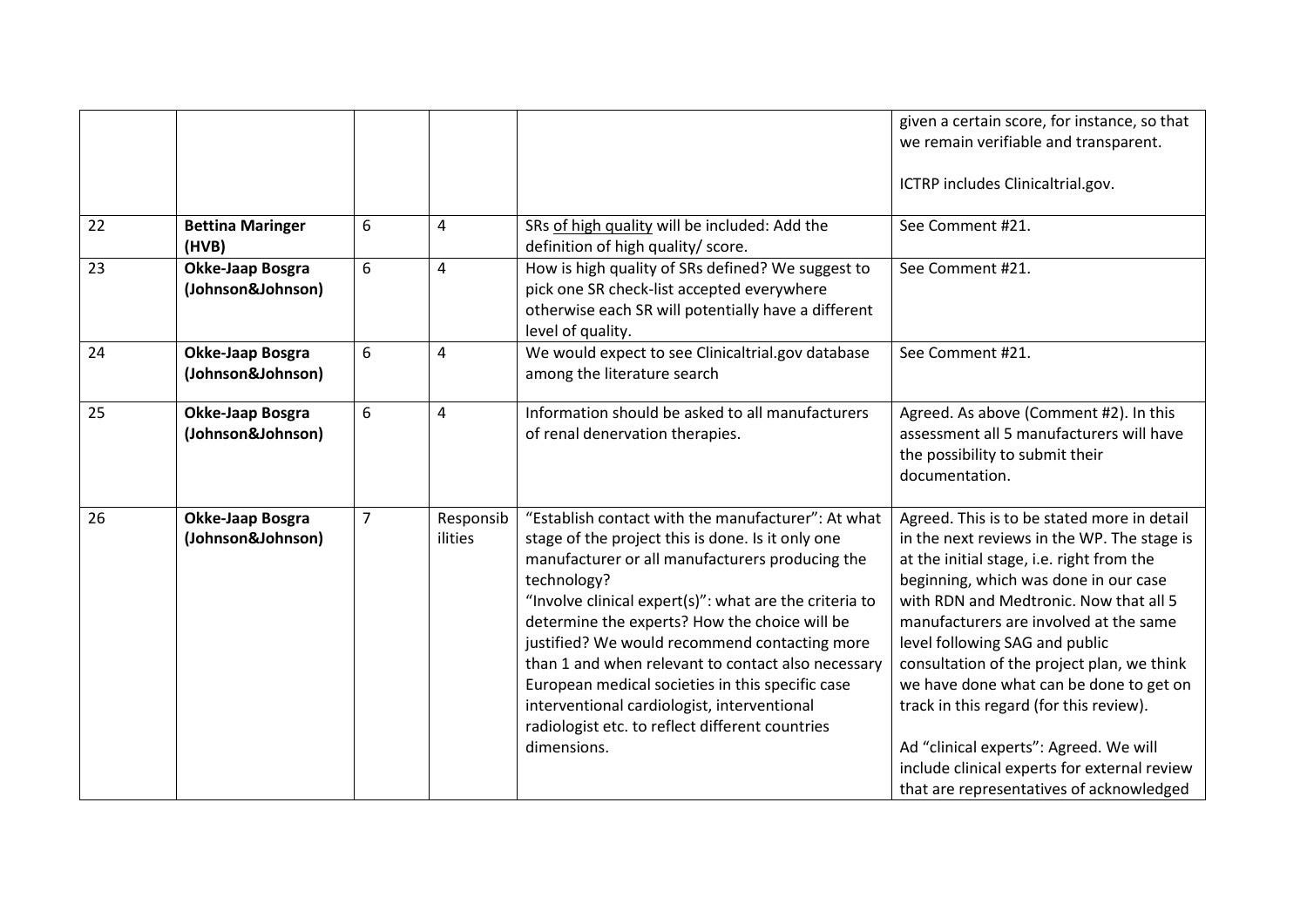|    |                                       |    |                   |                                                                                                                                                                                                                                                                                                                                                                                            | clinical societies.                                                                                                                                                |
|----|---------------------------------------|----|-------------------|--------------------------------------------------------------------------------------------------------------------------------------------------------------------------------------------------------------------------------------------------------------------------------------------------------------------------------------------------------------------------------------------|--------------------------------------------------------------------------------------------------------------------------------------------------------------------|
| 27 | Okke-Jaap Bosgra<br>(Johnson&Johnson) | 9  | Table 5           | We recommend that class assessment is<br>performed (see our general comments) so the<br>wording is changed accordingly e.g. following<br>needs to be deleted: "and what are the evidence<br>based alternative" (Page 10, Section 4.0, Table 5,                                                                                                                                             | Agreed. This is now a class assessment.<br>Agreed. Where appropriate, research<br>questions have been reformulated.                                                |
| 28 | François Houÿez<br>(Eurodis)          | 9  | 4                 | B0001)<br>Lines A0024 and A0025 seem to be duplicates                                                                                                                                                                                                                                                                                                                                      | Correct. A0025 is now deleted.                                                                                                                                     |
| 29 | Okke-Jaap Bosgra<br>(Johnson&Johnson) | 10 | Table 5,<br>B0004 | Who diagnose should be put into context with<br>A00024 and A00025                                                                                                                                                                                                                                                                                                                          | Agreed. We need to refer to these result<br>cards in the review.                                                                                                   |
| 30 | Okke-Jaap Bosgra<br>(Johnson&Johnson) | 10 | Table 5,<br>B0009 | We suggest to change "supplies" to "material"                                                                                                                                                                                                                                                                                                                                              | "Supplies" is now replaced by "materials".                                                                                                                         |
| 31 | Okke-Jaap Bosgra<br>(Johnson&Johnson) | 10 | Table 5           | Effectiveness is written sometimes with capital<br>letter.                                                                                                                                                                                                                                                                                                                                 | This is how the tool for the HTA Core<br>Model presents the questions. But agree<br>of course and will take this editing issue<br>on board in future developments. |
| 32 | Okke-Jaap Bosgra<br>(Johnson&Johnson) | 11 | Table 5,<br>C0002 | An equivalent of the "Dose-response" parameter is<br>relevant and should be rephrased for the medical<br>devices strand. For each device there may be a<br>relevant dimension to qualify and quantify with a<br>potential effect on safety and/or effectiveness. In<br>the case of RDN this may be the amount of energy<br>provided to a renal nerve. This needs to be further<br>defined. | Agreed. This is reformulated in the project<br>plan.                                                                                                               |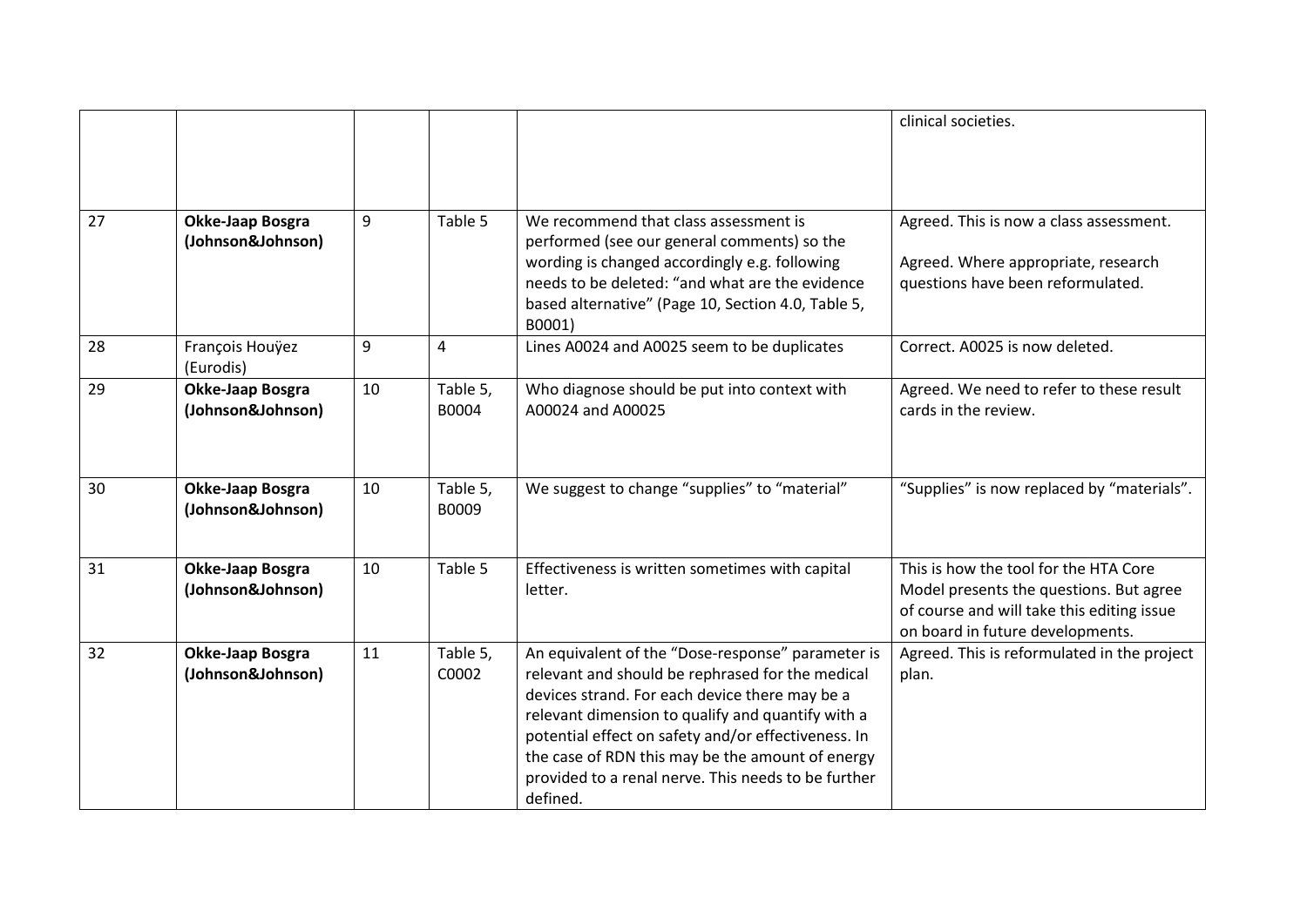| 33 | Okke-Jaap Bosgra<br>(Johnson&Johnson) | 11    | Table 5,<br>C0007 | The manufacturer provides the device and advises<br>to the user but does not act directly on the<br>patients; therefore the manufacturer behavior<br>should not be mentioned.                                                                                                                                                                                                                                                                                                                                                                                           | Is this for sure in all cases? If manufacturer<br>behavior is irrelevant in this case, we will<br>state so in the assessment.                                                                                                                                                                                                      |
|----|---------------------------------------|-------|-------------------|-------------------------------------------------------------------------------------------------------------------------------------------------------------------------------------------------------------------------------------------------------------------------------------------------------------------------------------------------------------------------------------------------------------------------------------------------------------------------------------------------------------------------------------------------------------------------|------------------------------------------------------------------------------------------------------------------------------------------------------------------------------------------------------------------------------------------------------------------------------------------------------------------------------------|
| 34 | Okke-Jaap Bosgra<br>(Johnson&Johnson) | 13    | Table 7           | We are surprise to see the 3 consultations at the<br>same time: 1. Manufacturer 2. SAG and 3. Public.<br>Eucomed would expect they would be sequential<br>reviews.                                                                                                                                                                                                                                                                                                                                                                                                      | Acknowledged, and will be brought into<br>further discussions and<br>developments within the WP. We have<br>planned a different consultation process<br>of the draft project plan in the future.<br>There will only be public consultation. All<br>comments received by public consultation<br>will be made public within 1 month. |
| 35 | François Houÿez<br>(Eurodis)          | 13    | Table 6           | For social and legal aspects, one question could be:<br>if the intervention requires highly specialised<br>surgery teams or a procedure that is not used in all<br>Member States, or within one Member State not in<br>all regions, it could happen that patients apply to<br>use their rights for cross-border care to receive the<br>medical intervention in a different country than<br>the country of affiliation. In this case, social<br>(reimbursement, including travel and<br>accommodation) and legal (legal liability)<br>consequences should be considered. | Acknowledged. We will see to that these<br>aspects are covered in the discussion. In<br>addition, we would like to discuss this as<br>issues to be included in the Model.                                                                                                                                                          |
| 35 | Okke-Jaap Bosgra<br>(Johnson&Johnson) | 13,14 |                   | Manufacturer should be given appropriate time to<br>provide information and clarification on the issue.                                                                                                                                                                                                                                                                                                                                                                                                                                                                 | Agreed. More time will be given.                                                                                                                                                                                                                                                                                                   |
| 37 | Okke-Jaap Bosgra<br>(Johnson&Johnson) | 14    | Table 7           | 7 day period is not enough to review the draft<br>report. We would suggest minimum of 2 weeks for<br>the consultation.<br>We would want to add section on how the<br>comments/suggestions will be discussed and                                                                                                                                                                                                                                                                                                                                                         | Agreed. Same comment as for Comment #<br>35.                                                                                                                                                                                                                                                                                       |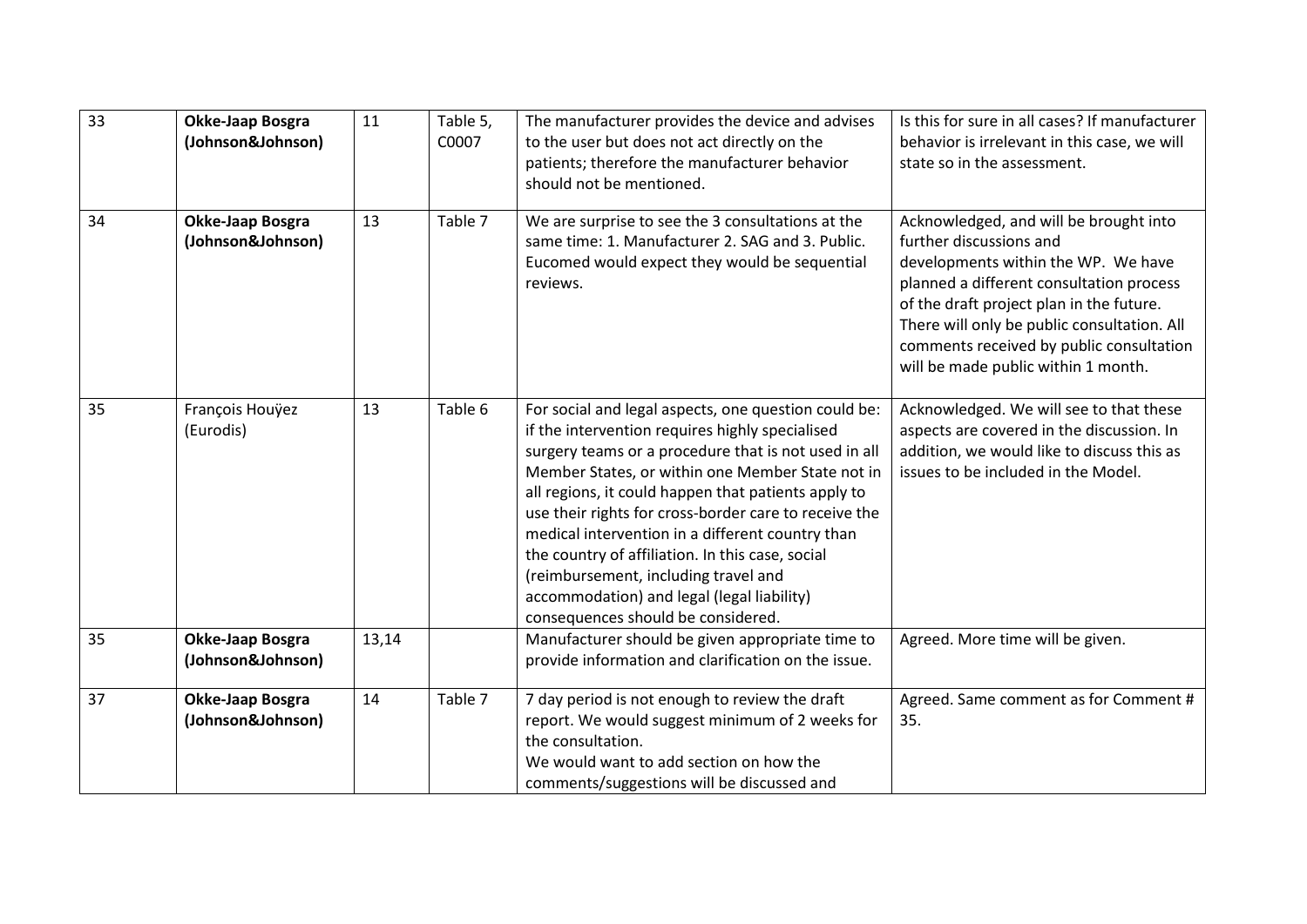|    |                                                     |    | added to the draft report.                                                                                                                                                                                                                                                                                                                                                                                                                                                                                                                                                                                                                                                                             |                                           |
|----|-----------------------------------------------------|----|--------------------------------------------------------------------------------------------------------------------------------------------------------------------------------------------------------------------------------------------------------------------------------------------------------------------------------------------------------------------------------------------------------------------------------------------------------------------------------------------------------------------------------------------------------------------------------------------------------------------------------------------------------------------------------------------------------|-------------------------------------------|
| 38 | Okke-Jaap Bosgra<br>(Johnson&Johnson)               | 15 | Does one manufacturer will be asked for further<br>information or all the contacted manufacturers?                                                                                                                                                                                                                                                                                                                                                                                                                                                                                                                                                                                                     | All contacted ones (all 5 manufacturers). |
| 39 | <b>Antonio Coca</b><br>(University of<br>Barcelona) | 16 | Add a new reference: 2013 ESH/ESC Guidelines for<br>the management of arterial hypertension. J<br>Hypertens 2013; June online.<br>Concerning the draft of the proposal, the only<br>reference of the paper of David Calhoun "Resistant<br>hypertension: diagnosis, evaluation, and<br>treatment: a scientific statement from the<br>American Heart Association Professional Education<br>Committee of the Council for High Blood Pressure<br>Research" published in Circulation<br>2008;117(25):e510-26 is not enough (it was<br>published 5 years ago). We must add a new<br>reference of the most recent and important<br>Hypertension Guidelines concerning this issue: The<br>European Guidelines. | Agreed. Reference is now added.           |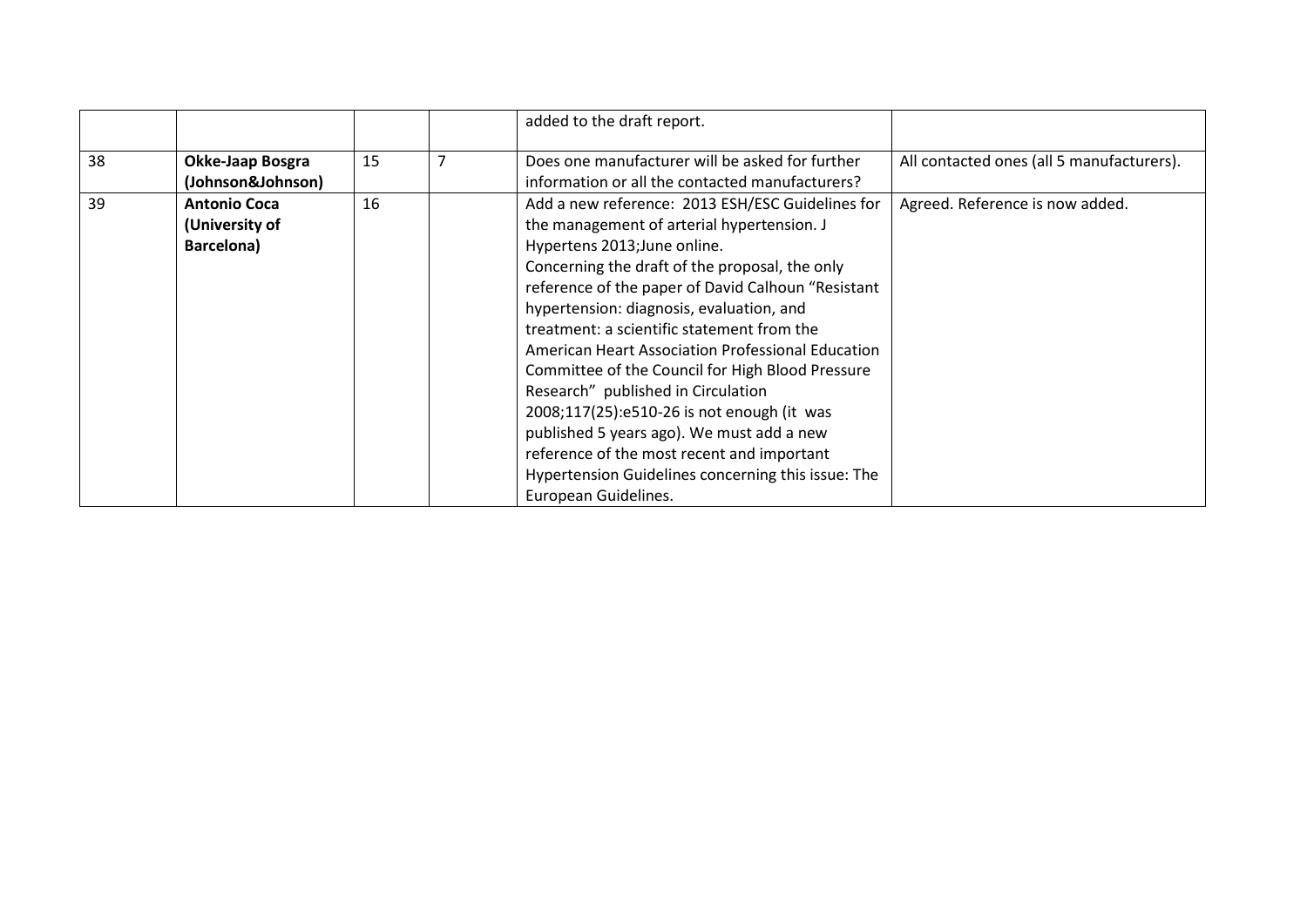| 40 | Okke-Jaap Bosgra  | general | As stated in many comments of Eucomed before           | Agreed. This is a pilot (with what it implies |
|----|-------------------|---------|--------------------------------------------------------|-----------------------------------------------|
|    | (Johnson&Johnson) |         | we believe that in general it is not possible to apply | in terms of need for improvements).           |
|    |                   |         | a pharma model to medical devices. We support          | Apparently changes/adjustments are            |
|    |                   |         | the underlying concept from EUnetHTA to separate       | needed to fit devices.                        |
|    |                   |         | the review of pharmaceuticals from medical             |                                               |
|    |                   |         | devices, through the separate strands of WP5 as        | Ad "We do however feel": Agreed.              |
|    |                   |         | Strands A & B. Whilst we support the principle of      | Again, this test (pilot) raises a series of   |
|    |                   |         | the need to demonstrate the value of medical           | questions of principles, which need to be     |
|    |                   |         | technologies, the process and methods need to be       | brought further at a general level.           |
|    |                   |         | fit for purpose. We have been raising awareness of     |                                               |
|    |                   |         | the contextual issues for medical devices for a        | Ad "rapid": we agree that this might not      |
|    |                   |         | while, and are pleased that the EUnetHTA process       | be a suitable term, at least when thinking    |
|    |                   |         | has started to recognize this. We do however feel      | rapid in the sense of "urgent", as for        |
|    |                   |         | that the processes so far put in place under Strand    | pharmaceuticals. However, assessments         |
|    |                   |         | B do not fully appreciate the issues, and appear to    | should be produced in a timely manner,        |
|    |                   |         | miss some of the most critical ones. As such we        | since national/local reports based on         |
|    |                   |         | would ideally seek a meeting between the industry      | these assessments need to address             |
|    |                   |         | and EUnetHTA representatives to discuss the            | questions relevant for decision-makers at     |
|    |                   |         | issues in a more generic way. However in the           | time-points relevant for them.                |
|    |                   |         | meant-time we reference the issues below in            |                                               |
|    |                   |         | response to the specific consultation on Renal         |                                               |
|    |                   |         | Sympathetic Denervation. The rationale for             |                                               |
|    |                   |         | undertaking this review as "rapid" assessment is       |                                               |
|    |                   |         | unclear and potentially unjustified, and we would      |                                               |
|    |                   |         | support a more robust and comprehensive review         |                                               |
|    |                   |         | of the procedure and potential technologies            |                                               |
|    |                   |         | available. Referring to previous comments              |                                               |
|    |                   |         | submitted in response to the April SAG Strand B        |                                               |
|    |                   |         | consultation, we reiterate that the concept of         |                                               |
|    |                   |         | "rapid HTA" of this technology at this point in time   |                                               |
|    |                   |         | makes little sense. Indeed, it actually is counter-    |                                               |
|    |                   |         | intuitive given the other reviews already publically   |                                               |
|    |                   |         | available. The 'Strand A' rapid REA of                 |                                               |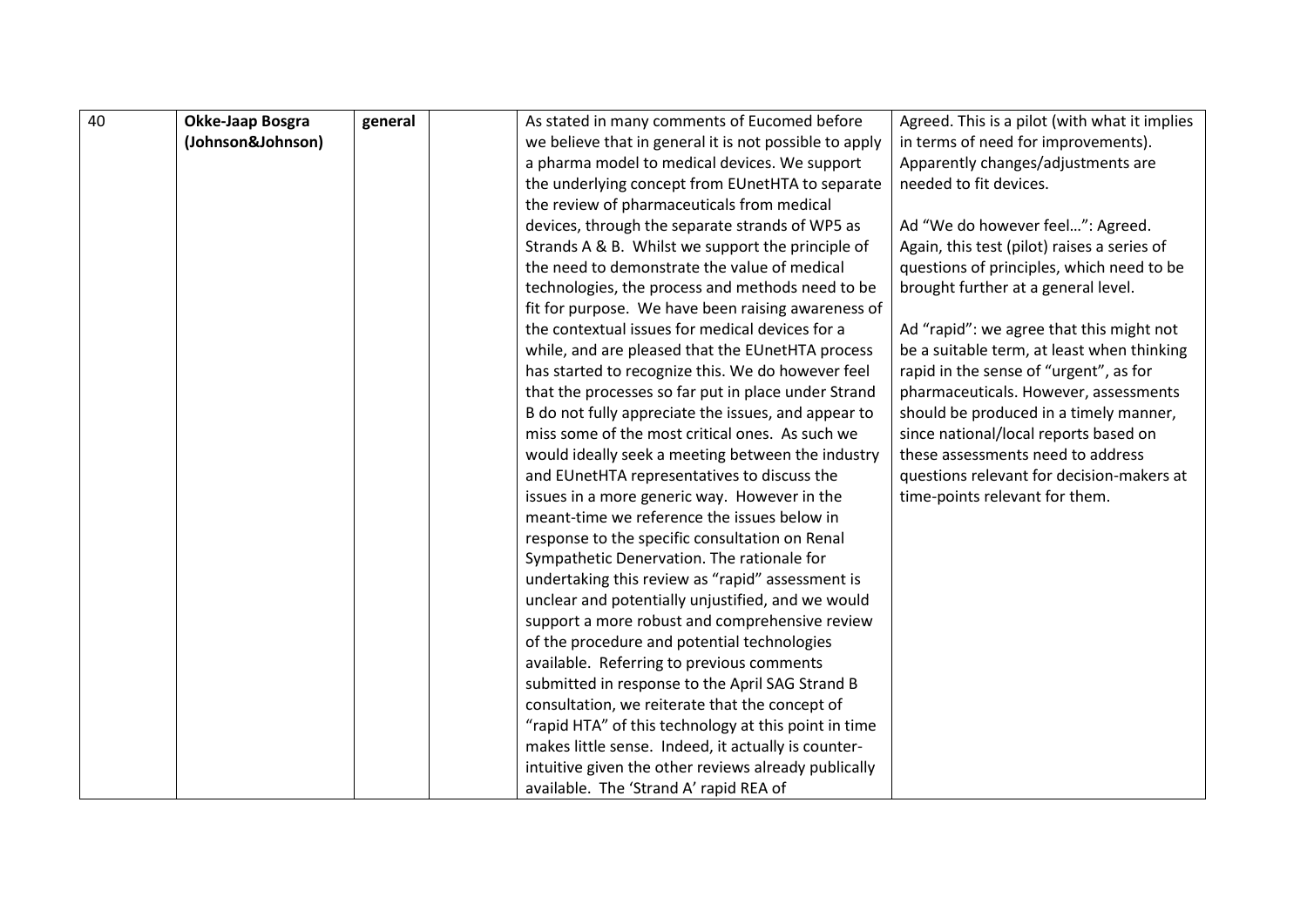|  | pharmaceuticals have a clear objective: providing    |  |
|--|------------------------------------------------------|--|
|  | guidance in a timely manner alongside the EMA        |  |
|  | regulatory path, and potentially as the first REA    |  |
|  | published among member state associations. The       |  |
|  | rapid review proposed here however has no such       |  |
|  | benefits. As you indicate from your GOOGLE           |  |
|  | search, there are already 4 HTA reviews published.   |  |
|  | "Urgency" therefore cannot be claimed as a key       |  |
|  | driver in this review. If a combined EUnetHTA        |  |
|  | review is justified, surely it is from a considered, |  |
|  | well-evidenced based approach encompassing all       |  |
|  | relevant view-points, technologies, and adhering to  |  |
|  | HTA best practices? A rushed, incomplete review,     |  |
|  | as would likely be the result of this proposed       |  |
|  | approach, is unlikely to provide a comprehensive     |  |
|  | and insightful addition to the current evidence      |  |
|  | base. It is our consideration that the protocol      |  |
|  | proposed is therefore not fit for purpose. We are    |  |
|  | not however suggesting that a review is not          |  |
|  | warranted. We would recommend that a more            |  |
|  | considered and comprehensive review be               |  |
|  | undertaken, considering all potential RND            |  |
|  | technologies, with the review considering a)         |  |
|  | whether the procedure has value, and if so, then b)  |  |
|  | which of the available technologies are safe,        |  |
|  | effective, and then c) for future RND technologies,  |  |
|  | what do they need to demonstrate to be               |  |
|  | considered safe and effective as those covered       |  |
|  | under 'b)'. We recognize this is a significant       |  |
|  | departure from you original proposal. However we     |  |
|  | have been trying to air the issue that it is not     |  |
|  | possible to simply lift expectations, procedures,    |  |
|  | and methods from pharmaceuticals and apply           |  |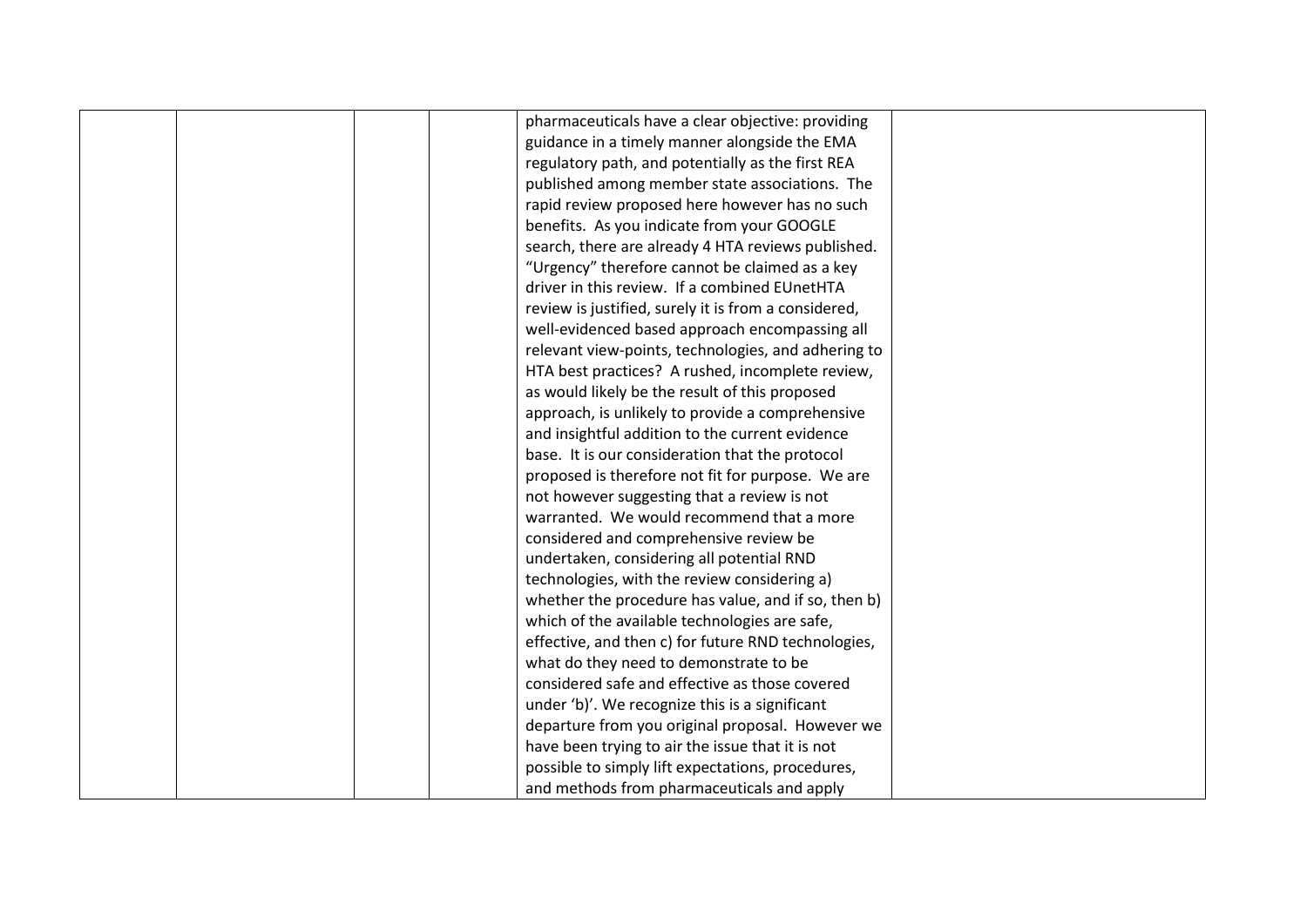|    |                                             |         | them without consideration to other technologies.<br>This proposal has highlighted some of the issues.<br>We are willing to work with you to identify an<br>appropriate path forward. EUnetHTA should be<br>striving to set new methods and demonstrating<br>leadership in best practice in HTA. This is a clear<br>opportunity to do so in the field of non-drug<br>medical technologies, and we hope the<br>opportunity is seized. |                                                                                                                                                                                                                                                                  |
|----|---------------------------------------------|---------|--------------------------------------------------------------------------------------------------------------------------------------------------------------------------------------------------------------------------------------------------------------------------------------------------------------------------------------------------------------------------------------------------------------------------------------|------------------------------------------------------------------------------------------------------------------------------------------------------------------------------------------------------------------------------------------------------------------|
| 41 | <b>Michael J Lee</b><br>(Beaumont Hospital) | general | Ideally, the program should cover all new devices<br>for renal denervation and not just one device. I<br>believe, that there are now 5 or 6 devices that are<br>CE marked. Other technologies such as AV fistula<br>creation (Rox coupler) and others                                                                                                                                                                                | Agreed. All products available on the<br>market are now included. AV fistula<br>creation (Rox coupler) does not seem to<br>be a RDN procedure, but an alternative<br>treatment (which is included as<br>comparator in the PICO). Thus this should<br>be covered. |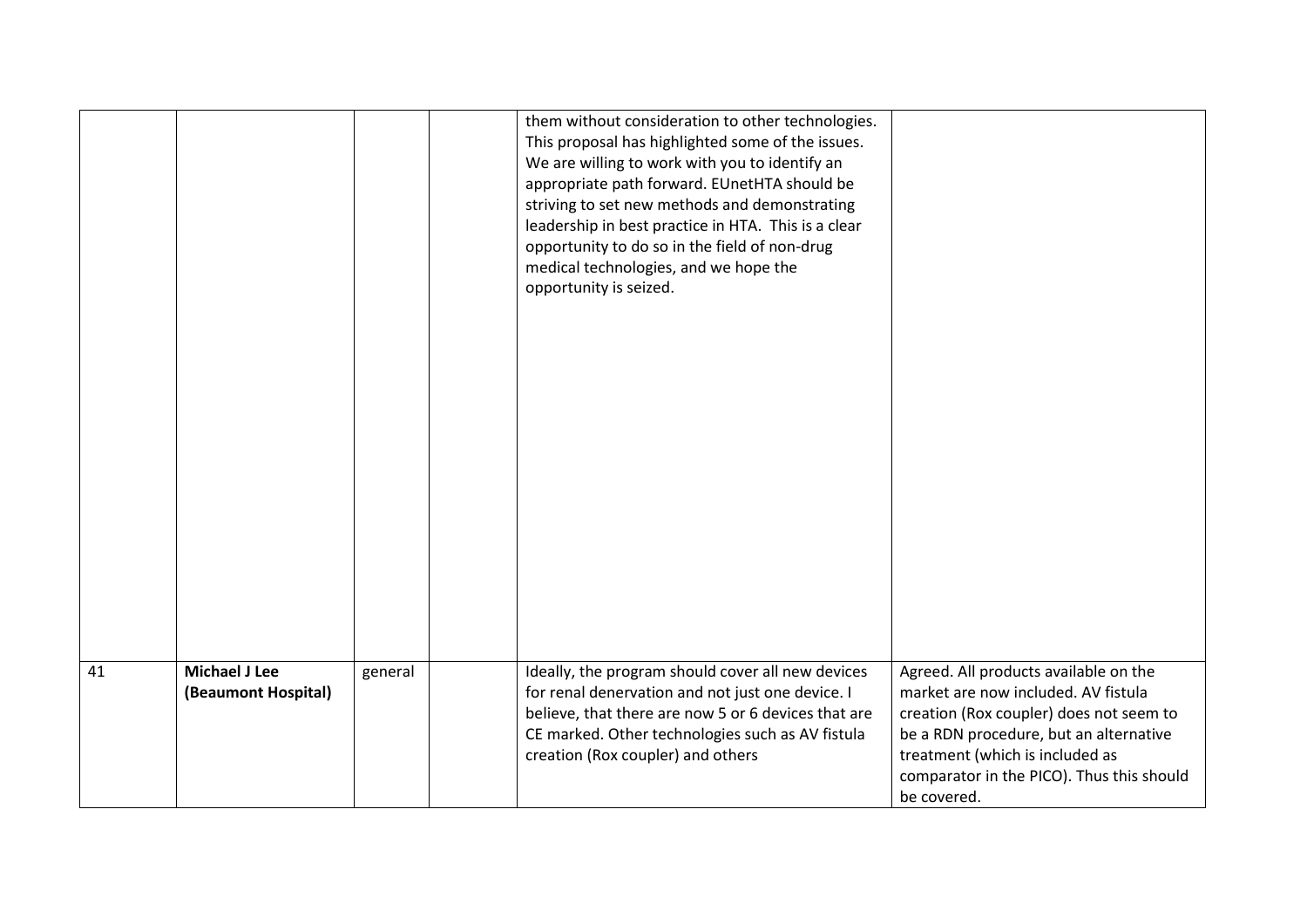| 42 | Michael J Lee<br>(Beaumont Hospital)                                           | general | The endpoint of cardiovascular events or mortality<br>will be very difficult to arrive at without long term<br>follow-up. These technologies are relatively new.<br>Effect on hypertension would be a more<br>reasonable endpoint.                                                                                                                                                                                                                                                   | Acknowledged, but would like to keep<br>mortality and morbidity as primary<br>outcomes. We perfectly understand the<br>limitations of providing data on mortality<br>at this point, hence this needs to be stated<br>in the review. Blood pressure decrease<br>now figures as primary outcome in the<br>project plan.                    |
|----|--------------------------------------------------------------------------------|---------|--------------------------------------------------------------------------------------------------------------------------------------------------------------------------------------------------------------------------------------------------------------------------------------------------------------------------------------------------------------------------------------------------------------------------------------------------------------------------------------|------------------------------------------------------------------------------------------------------------------------------------------------------------------------------------------------------------------------------------------------------------------------------------------------------------------------------------------|
| 43 | Michael J Lee<br>(Beaumont Hospital)                                           | general | Multidisciplinary entry of patients into these new<br>treatments would be best to prevent self-referral.<br>These new treatments should be limited to trials<br>until more information is obtained                                                                                                                                                                                                                                                                                   | Acknowledged, but we do not see how<br>this comment may affect the project plan<br>of this review.                                                                                                                                                                                                                                       |
| 44 | <b>Gerard Goh &amp; Anna-</b><br>Maria Belli (St<br><b>George's NHS Trust)</b> | general | When the report finds that there is not much<br>available evidence there is no indication of possible<br>recommendations (eg more RCTs, combination of<br>trials etc.). The National Institute of Health and<br>Care Excellence, UK, has examined this topic and<br>produced a document in April 2012.<br>http://guidance.nice.org.uk/IPG418                                                                                                                                         | This review will not provide any kind of<br>recommendations. We will include a<br>section in the discussion on need for<br>further research and refer to ongoing<br>trials.                                                                                                                                                              |
| 45 | <b>GIUSEPPE MANCIA</b><br>(University of Milano-<br>Bicocca)                   | general | Emphasis should be given to assessment of renal<br>denervation as a therapeutic approach, rather than<br>to differences between devices. The latter is<br>premature                                                                                                                                                                                                                                                                                                                  | The review is now a class review (5<br>manufacturers) on the effect of renal<br>denervation/renal nerve ablation for drug-<br>resistant hypertension.                                                                                                                                                                                    |
| 46 | <b>GIUSEPPE MANCIA</b><br>(University of Milano-<br>Bicocca)                   | general | Choice of Endpoints: This is a difficult and highly<br>debated issue. I agree that assessing the beneficial<br>effect of renal denervation on events (morbid, not<br>only legal events) is difficult. Yet, it is an easy<br>prediction that there will be a growing pressure<br>from the scientific community (and as a reflection<br>from the regulatory agencies) to do something<br>because a) this has been required for drug<br>treatment b) blood pressure reduction is a good | Acknowledged, however mortality and<br>morbidity are the primary outcomes.<br>Blood pressure decrease is mainly what<br>has been recorded so far, so this is what<br>we have to report then. We perfectly<br>understand the limitations of providing<br>data on mortality at this point, hence this<br>needs to be stated in the review. |